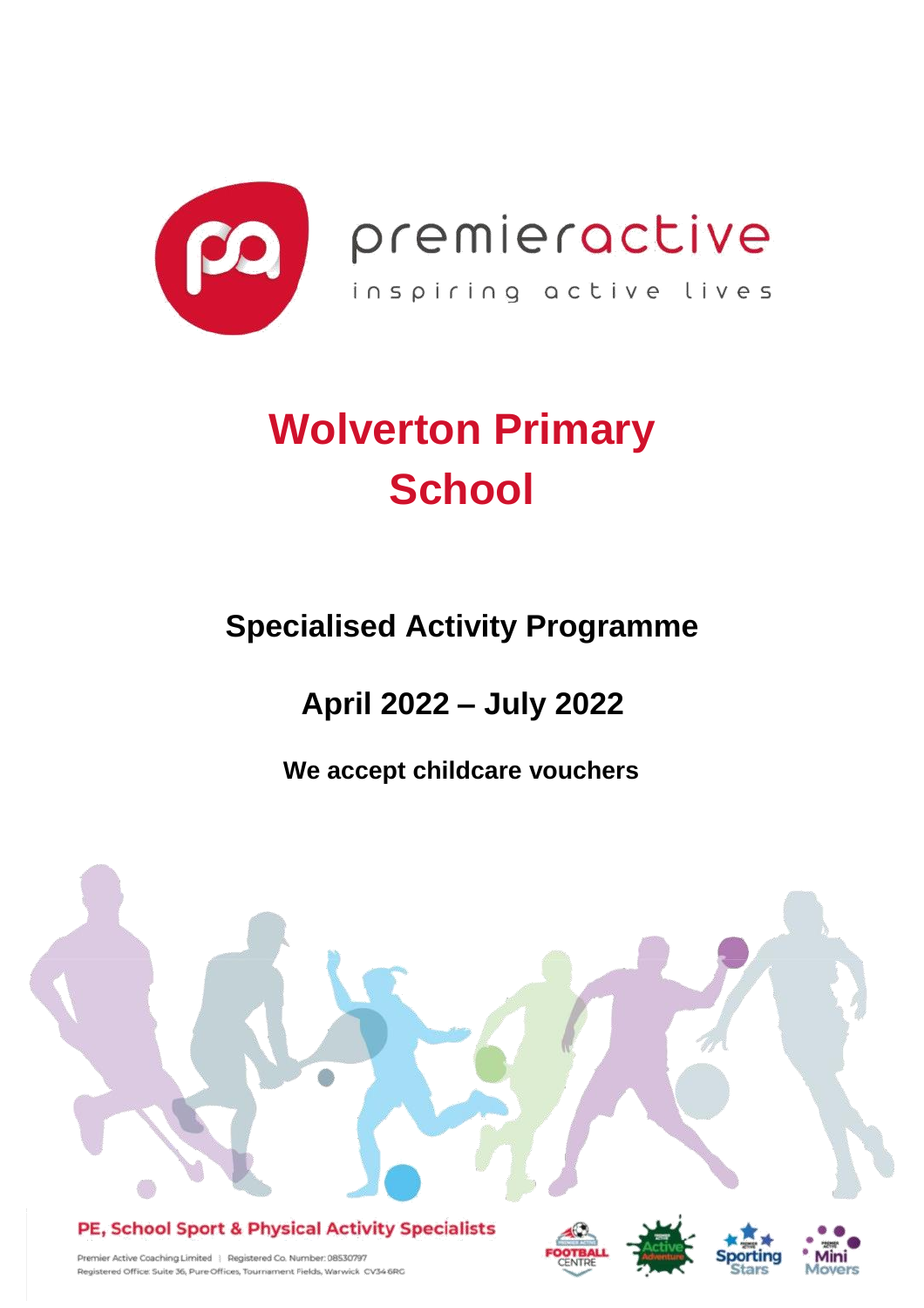### **Welcome**

At Premier Active, we have been making living a healthy and active lifestyle fun and engaging since 2012 through

- **Breakfast Clubs**
- **After School Clubs**
- **Late Collection**
- Holiday Camps

We are pleased to be working alongside your school to offer you an amazing range of childcare solutions and activity clubs.

Our clubs provide a safe and caring environment for children, in which they can grow and develop confidently and happily. We also pride our provision on being fun and inclusive for all children, ensuring their time with us is always memorable and positive.

This booklet will provide you with further information on our clubs, times and prices, as well as more details on how to join us and how we operate.

If you require any additional information, please do not hesitate to contact us directly by phone or email and we will be happy to help.

Phone: 0800 1950898

Email: office@premieractive.co.uk

| Day       | $8:00 - 8:45$         | $3:15 - 4:30$    | $3:15 - 4:30$              | $4:30 - 6:00$   |
|-----------|-----------------------|------------------|----------------------------|-----------------|
|           |                       |                  |                            |                 |
| Monday    | <b>Breakfast Club</b> | Football         | <b>Creative Recreation</b> | Late Collection |
|           |                       |                  |                            |                 |
| Tuesday   | <b>Breakfast Club</b> | Archery          | <b>Creative Recreation</b> | Late Collection |
|           |                       |                  |                            |                 |
| Wednesdav | <b>Breakfast Club</b> | Tennis/Athletics | <b>Creative Recreation</b> | Late Collection |
|           |                       |                  |                            |                 |
| Thursday  | <b>Breakfast Club</b> | Multi Activity   | <b>Creative Recreation</b> | Late Collection |
|           |                       |                  |                            |                 |
| Friday    | <b>Breakfast Club</b> |                  | <b>Creative Recreation</b> | Late Collection |

### **Our Schedule**

## **Breakfast Clubs**

**Days:** Monday – Friday **Times:** 8:00 – 8:45 **Session only price:** £3 **Session with food price:** £3.50

Our Active Breakfast Clubs are the perfect way to start the day. Getting the mind and body prepared for a productive day at school, through physically active, sports, games, and challenges.

Children who have been booked onto the "with food" option, will be provided a variety of breakfast cereals, toast, or healthy snacks and unlimited drinks.

At the end of the morning session, our team will take the children to their class for the start of the school day.

#### **PE, School Sport & Physical Activity Specialists**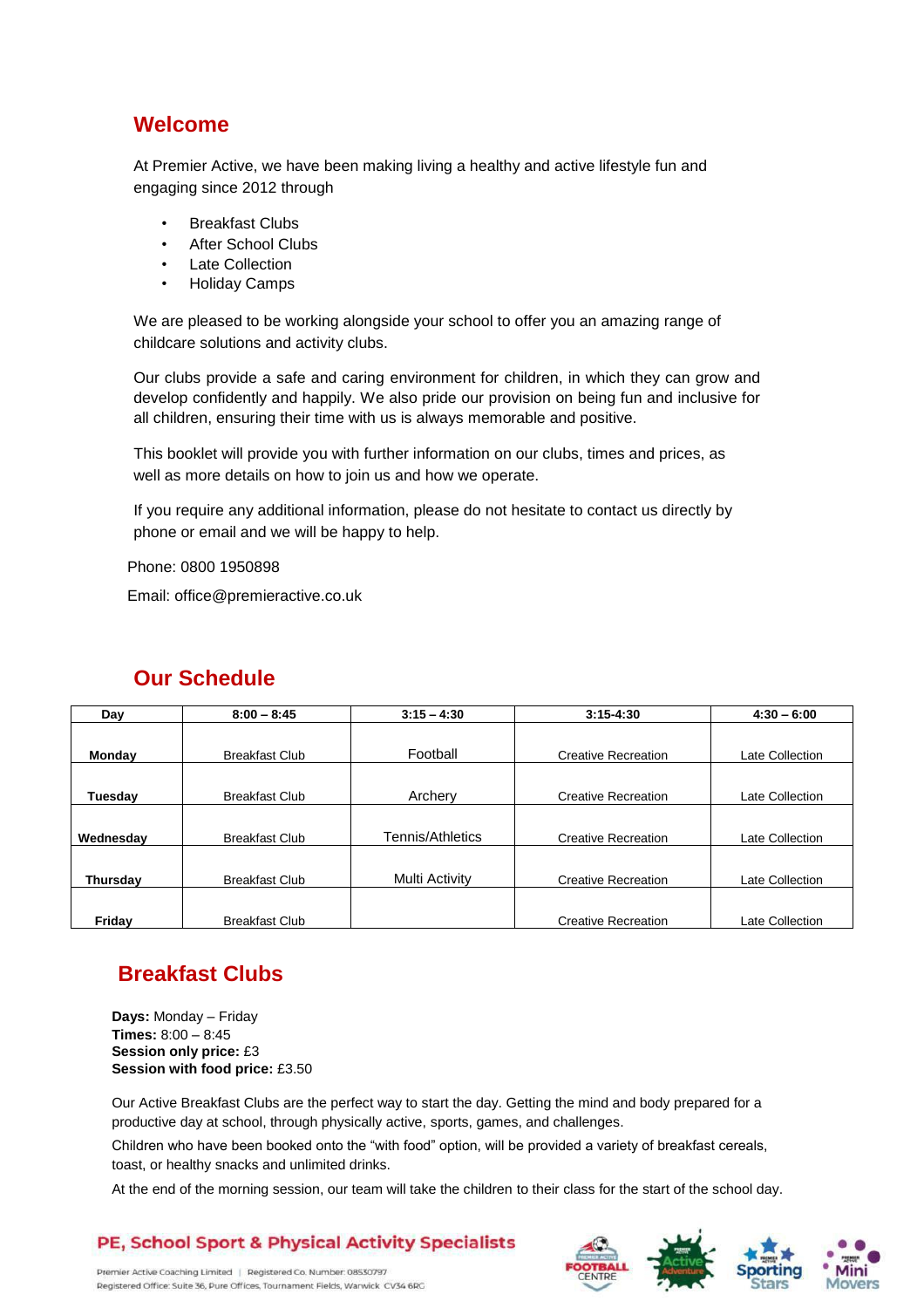## **After School Specialised Activity Clubs**

**Times:** 3:15 – 4:30 NB: Unless necessary, please do not collect your child before 4.30. **Prices:** £4 per session

#### **Monday – Football**

 $3:15 - 4:30$ £4 per session

The fun-based programme allows each child to enjoy learning the beautiful game, guaranteeing a productive and FUN experience. Combining skill-based games, and mini tournaments, our football club is a great opportunity for both boys and girls to develop skills including dribbling, passing, and shooting, while increasing confidence and winning prizes and awards.

#### **Tuesday – Archery**

 $3:15 - 4:30$ 

£4 per session

Take on the challenge and start hitting the bullseye. Our archery club is the perfect way to learn one of the country's fastest growing sports, in a safe and controlled environment. With specialist equipment and guidance, this club is perfect for all ages who want to learn how to score top points every time

#### **Wednesday – Tennis/ Athletics**

 $3:15 - 4:30$ £4 per session

Our Tennis club is perfect for children of all abilities to learn and play one of the top sports in England. Each week will consist of racket skills, challenges and of course, mini tournaments. Who knows, we may even find our next Wimbledon Super Star.

#### **Thursday – Multi Activity**

 $3:15 - 4:30$ £4 per session

Children will enjoy a range of new and exciting sports, learning through bespoke fun focused teambased sessions, mini games, and tournaments. Each week introduces a different sport to keep sessions exciting. Sports include, Cricket, Dodgeball, Hockey, Basketball, Tag – Rugby and much more…

### **Friday – Creative Recreation**

 $3:15 - 4:30$ £4 per session.

We have been listening to the feedback from the children at Wolverton and understand how physically exhausted they are by Friday afternoon. As such, the sport element of a Friday is very much chosen by each week's attendees, remaining fluid and flexible to best suit the needs of the children in our care. It may involve team games such as Lighthouses, Corners or the Beanbag game, it may be Yoga or even running.

**Please note that these activities run until 4.30.** 

#### **PE, School Sport & Physical Activity Specialists**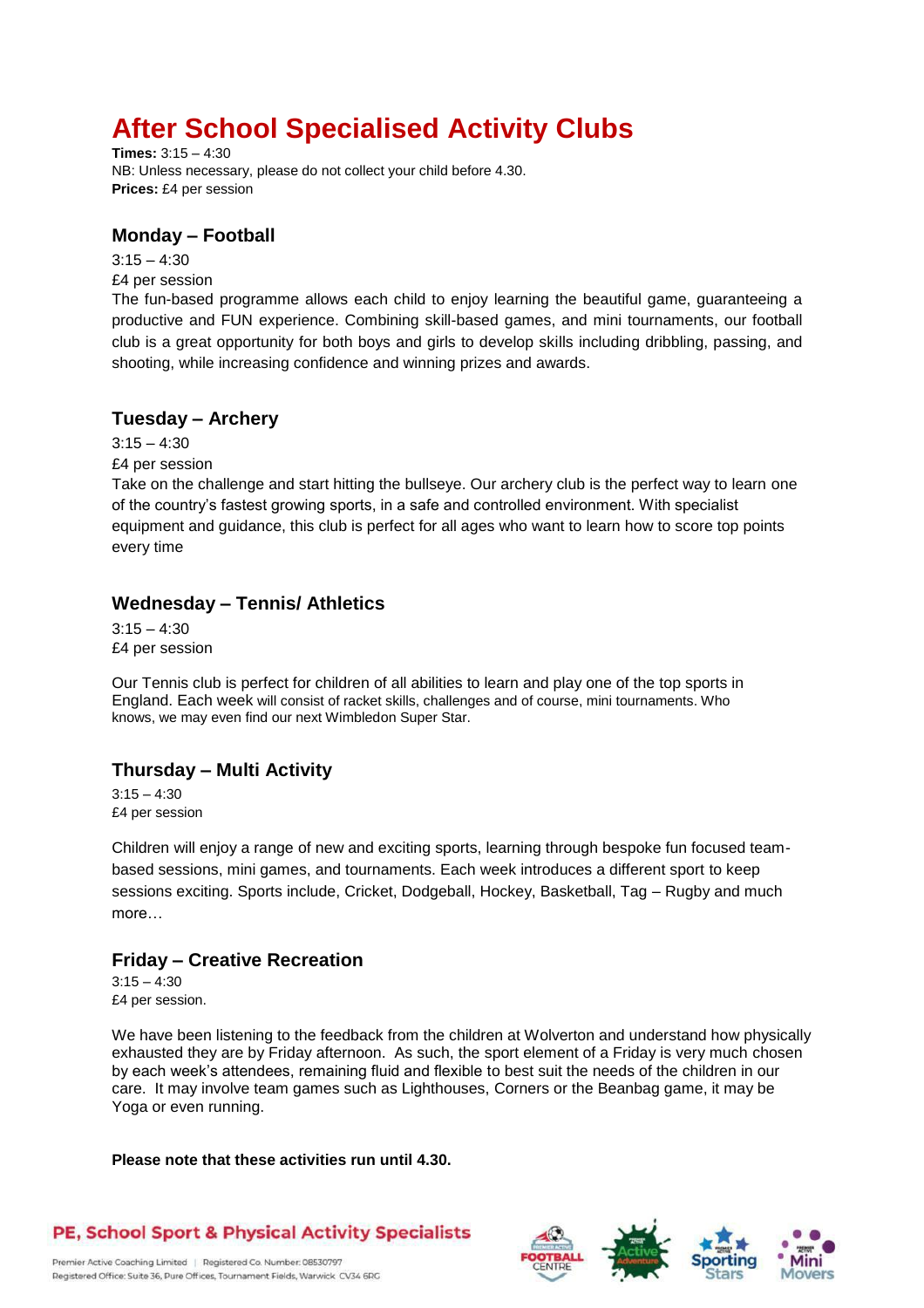### **Daily - Creative Recreation:**

£4 per session

The club will offer a range of activities and experiences including but not exclusive to: Art, craft, and design activities for example:

- Play doh, cloud doh, salt doh, paper-airplanes, Loombands, collage, paint, bracelet making...
- $\blacktriangleright$ Construction activities; inc Connex, Lego…
- $\triangleright$  Small world play
- Homework support
- Wellbeing activities that promote happiness, mindfulness, and kindness
- Cooking and food activities
- $\blacktriangleright$ Splatter / Finger / String / free painting

Themed weeks and celebrations that deliver a range of multi-cultural exploration, activity inspiration and engaging team challenges that will add a depth to children's learning beyond the school curriculum.

Please note that these activities run until 4.30.

## **Late Collection**

**Days:** Monday – Friday **Times:** 4:30 – 6:00 **Session only price:** £4 **Session and meal price:** £5.50

Still need longer? You can collect your child at any time during late pick up. This club will run until 6:00pm for parents who require longer provision, and for those children who can't get enough of the fun.

If you would like your child to receive a meal during late collection, they will have the choice of cold meals including crumpets, sandwiches, and toasties with a selection of fillings.

Don't worry, even if your child has attended another school club, they can still join in for our late pick up.

## **How to book**

To book onto any of our clubs or to find out more information please visit us online at www.premieractive.co.uk

**Please note:** You must pre book your child onto our clubs before attending, if we have not received a booking for your child by 6am for Breakfast club or 2pm for an afternoon club, we may not be able to guarantee a place at the club.

## **Useful Information**

#### **Safeguarding**

The safety and well-being of your child is our main priority. On your first booking you will be required to complete a child information section which will notify us of all relevant information for us to work in line with our safeguarding requirements and ensure your child's time with us is a safe and happy experience. It is your responsibility to notify us immediately of any changes to your child's medical and dietary requirements and your contact information.

#### **PE, School Sport & Physical Activity Specialists**